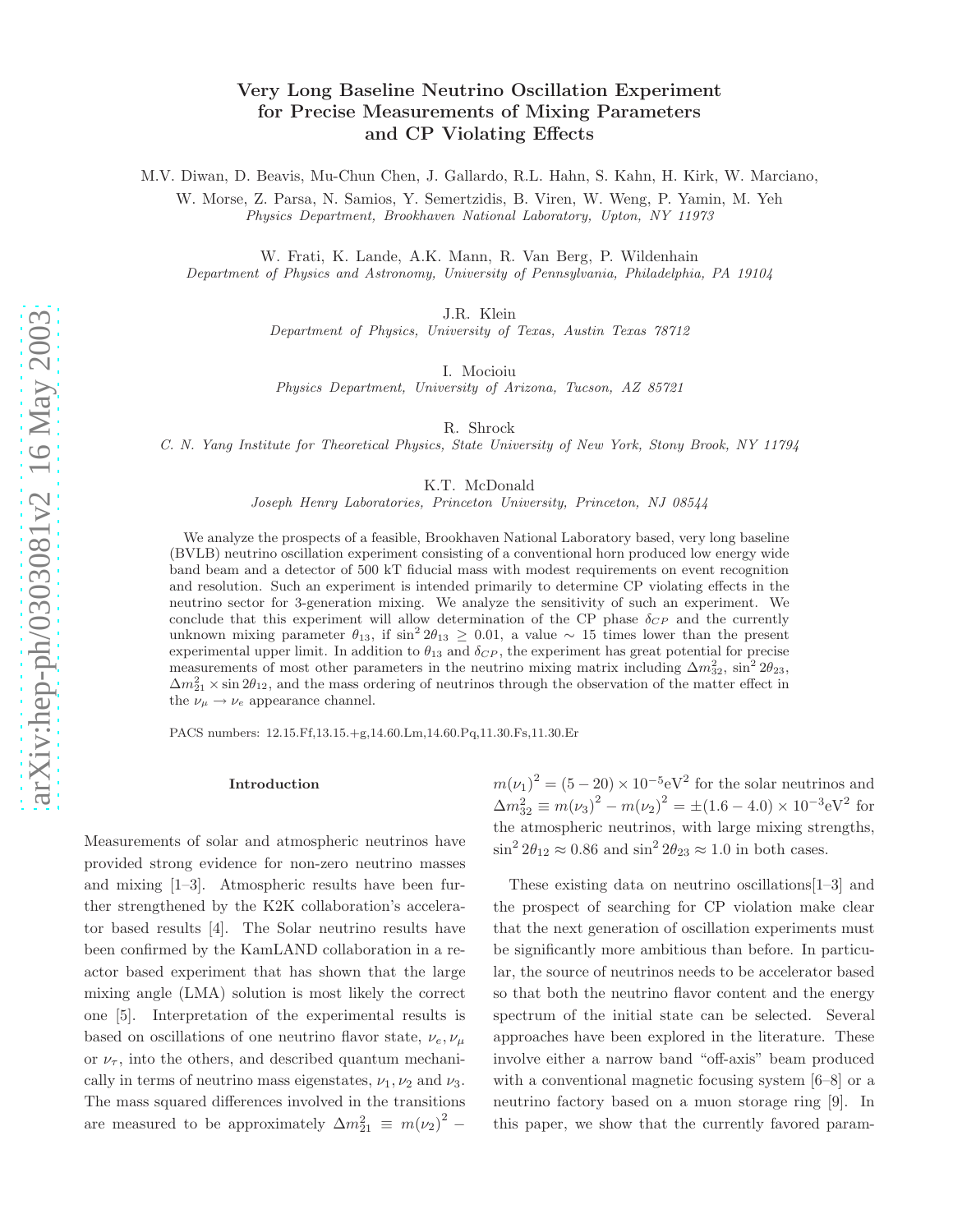eters open the possibility for an accelerator based very long baseline (BVLB) experiment that can explore both solar and atmospheric oscillation parameters in a single experiment, complete the measurement of the mixing parameters, and search for new physics.

# The Experimental Strategy

There are four measurements of primary interest that can be addressed with the experimental arrangement described in this paper. Using the parameter convention described in [1], they are:

(i) Definitive observation of oscillatory behavior (multiple oscillations) in the  $\nu_{\mu}$  disappearance mode and precise determination of the oscillation parameters  $\Delta m_{32}^2$  and  $\sin^2 2\theta_{23}$ , with statistical errors  $\sim \pm 1\%$ .

(ii) Detection of the oscillation  $\nu_\mu \rightarrow \nu_e$  in the appearance mode and measurement of the parameter  $\sin^2 2\theta_{13}$ . This will involve matter enhancement and also allow definitive measurement of the sign of  $\Delta m_{32}^2$ , i.e., which neutrino  $\nu_3$  or  $\nu_2$  is heavier.

- (iii) Measurement of the CP violation parameter,  $\delta_{CP}$ , in the lepton sector.
- (iv) Measurement of  $\Delta m_{21}^2 \times \sin 2\theta_{12}$  in the appearance channel of  $\nu_\mu \rightarrow \nu_e$ .

We describe how these measurements could be carried out with good precision in a single accelerator based experiment. For precise and definitive measurement of oscillations we must observe multiple oscillation nodes in the energy spectrum of reconstructed muon and electron neutrino charged current events. The multiple node signature is also necessary in order to distinguish between oscillations and other more exotic explanations such as neutrino decay [10] or extra dimensions [11] for the muon neutrino deficit in atmospheric neutrinos. Since the cross-section, Fermi motion, and nuclear effects limit the statistics and the energy resolution (for reconstructed neutrino energy) of low energy charged current events, we use neutrinos with energies greater than few hundred MeV and clean events with a single visible muon or electron that are dominated by quasielastic scattering,  $\nu_l + n \rightarrow l + p$ , where l denotes a lepton. Figure 1 shows that the distance needed to observe at least 3 nodes in the reconstructed neutrino energy spectrum is greater than



FIG. 1: (color) Nodes of neutrino oscillations for disappearance (not affected by matter effects) as a function of oscillation length and energy for  $\Delta m_{32}^2 = 0.0025 \text{ eV}^2$ . The distances from FNAL to Soudan and from BNL to Homestake are shown by the vertical lines.

2000 km for  $\Delta m_{32}^2 = 0.0025 \text{ eV}^2$ , the currently favored value from Super-Kamiokande atmospheric data [2]. A baseline of longer than 2000 km coupled with a wide band beam with high flux from 0.5 to 6 GeV will provide a nodal pattern in the  $\nu_\mu \rightarrow \nu_\mu$  disappearance channel and good sensitivity over a broad range of  $\Delta m^2_{32}$ .

The low energy wide band beam and the very long baseline also have a number of important advantages for the appearance channel of  $\nu_\mu \rightarrow \nu_e$ . These advantages can be summarized using Figure 2 which shows the probability of  $\nu_{\mu} \rightarrow \nu_{e}$  oscillation as a function of neutrino energy for the distance of 2540 km, the distance between BNL and the Homestake mine in South Dakota. The oscillation parameters that we have assumed are indicated in the figure and the caption. We define the natural mass ordering  $(NO)$  of neutrinos to be  $m_3 > m_2 > m_1$ , and the other two possibilities  $(m_2 > m_1 > m_3$  and  $m_1 > m_2 > m_3$ ) are collectively called reversed ordering  $(RO)$ . Both RO possibilities have very similar physical consequences, but  $m_1 > m_2 > m_3$  is strongly disfavored by the explanation of the Solar neutrino deficit using matter enhanced neutrino oscillation (the LMA solution). Since neutrinos from an accelerator beam must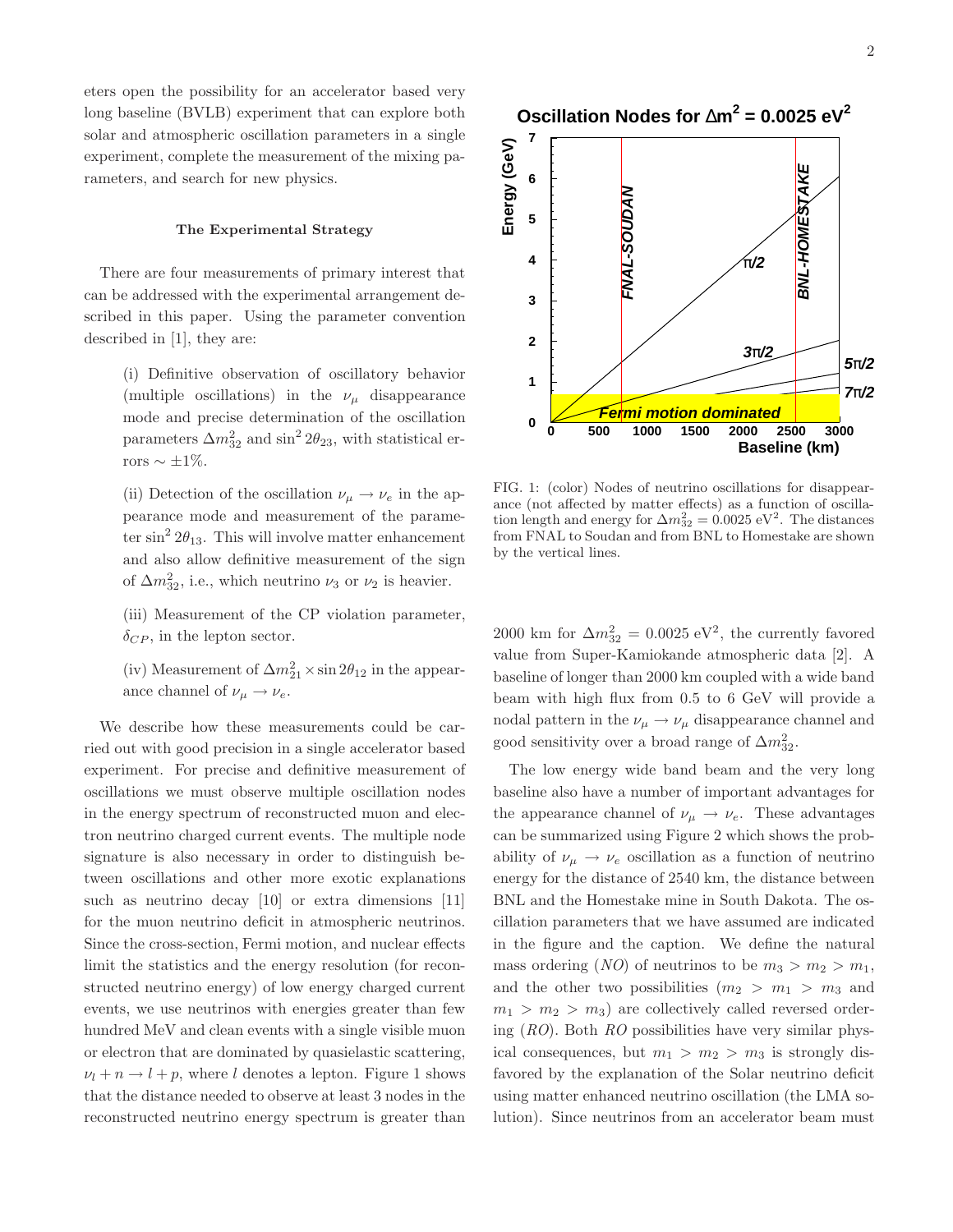

FIG. 2: (color) Probability of  $\nu_{\mu} \rightarrow \nu_{e}$  oscillations at 2540 km. The calculation includes the effects of matter. The dotted  $(\delta_{CP} = 45^{\circ})$  and solid  $(\delta_{CP} = 0^{\circ})$  curves are for NO and the lower dot-dashed  $(\delta_{CP} = 0^{\degree})$  curves is for RO. The parameters used for the figure are  $\sin^2 2\theta_{12} = 0.86$ ,  $\sin^2 2\theta_{23} = 1.0$ , and  $\sin^2 2\theta_{13} = 0.04$  and  $\Delta m_{21}^2 = 7.3 \times 10^{-5}$   $eV^2$ ,  $\Delta m_{32}^2 =$  $0.0025 \, \, eV^2$ .

pass through the Earth to arrive at a detector located 2540 km away, the probability in Figure 2 includes the effects of matter, which enhance (suppress) the probability above 3.0 GeV for  $NO (RO)$  [12]. Therefore the appearance probability above 3.0 GeV is sensitive to both the mass ordering and the parameter  $\sin^2 2\theta_{13}$ . The probability in the region 1.0 to 3.0 GeV is less sensitive to matter but much more sensitive to the CP phase  $\delta_{CP}$  as shown in Figure 2[13]. The increase in the probability below 1.5 GeV is due to the presence of terms involving the solar oscillation parameters,  $\Delta m_{21}^2$  and  $\sin^2 \theta_{12}$ . Therefore, the spectrum of electron neutrino events measured with a wide band beam over 2540 km with sufficiently low background has the potential to determine  $\sin^2 2\theta_{13}$ ,  $\delta_{CP}$ , and the mass ordering of neutrinos as well as  $\Delta m^2_{21}$ because these parameters affect different regions of the energy spectrum. In the following, we examine how well the parameters can be determined and the implications for the detector performance and background.

# Proposed Experimental Configuration

The high energy proton accelerator, to be used for making the neutrino beam, must be intense ( $\sim 1$  MW in power) to provide sufficient neutrino-induced event rates in a massive detector very distant from it. Such a long baseline experimental arrangement [14] may be realized with a neutrino beam from the upgraded 28 GeV proton beam from the Alternating Gradient Synchrotron at the Brookhaven National Laboratory (BNL) and a water Cherenkov detector with 0.5 megaton of fiducial mass at either the Homestake mine in South Dakota or the Waste Isolation Pilot Plant (WIPP) in New Mexico, at distances ∼2540 km and ∼2900 km from BNL, respectively. A version of the detector is described at length in [15] and is a candidate for location in the Homestake Mine, where it would occupy five independent cavities, each about 100 kton in fiducial volume. Another version of the detector in a single volume is described in [16]. For much of the discussion below we have used the distance of 2540 km to Homestake for our calculations. Although the statistics obtained at 2900 km to WIPP will be somewhat smaller, many of the physics effects will be larger, and therefore the resolution and the physics reach of the BVLB experiment are approximately independent of the choice between Homestake or WIPP.

The accelerator upgrade as well as the issues regarding the production target and horn system are described in [17]. We briefly describe it here for completeness. Currently, the BNL-AGS can accelerate  $\sim 7 \times 10^{13}$  protons upto 28 GeV approximately every 2 sec. This corresponds to average beam power of about 0.16 MW. This average power could be upgraded by increasing the repetition rate of the AGS synchrotron to 2.5 Hz while keeping the number of protons per pulse approximately the same. Currently a 200 MeV room temperature LINAC in combination with a small synchrotron, called the Booster, injects protons into the AGS at 1.2 GeV. The process of collecting sufficient number of protons from the Booster into the AGS takes about 0.6 sec. Therefore, for 2.5 Hz operation the Booster must be replaced by a new injector. A new super-conducting LINAC to replace the Booster could serve the role of a new injector; the remaining modifications to the AGS are well understood and they involve power supplies, the RF system, and other rate dependent systems to make the accelerator ramp up and down at 2.5 Hz. We expect the final upgraded accelerator configuration to yield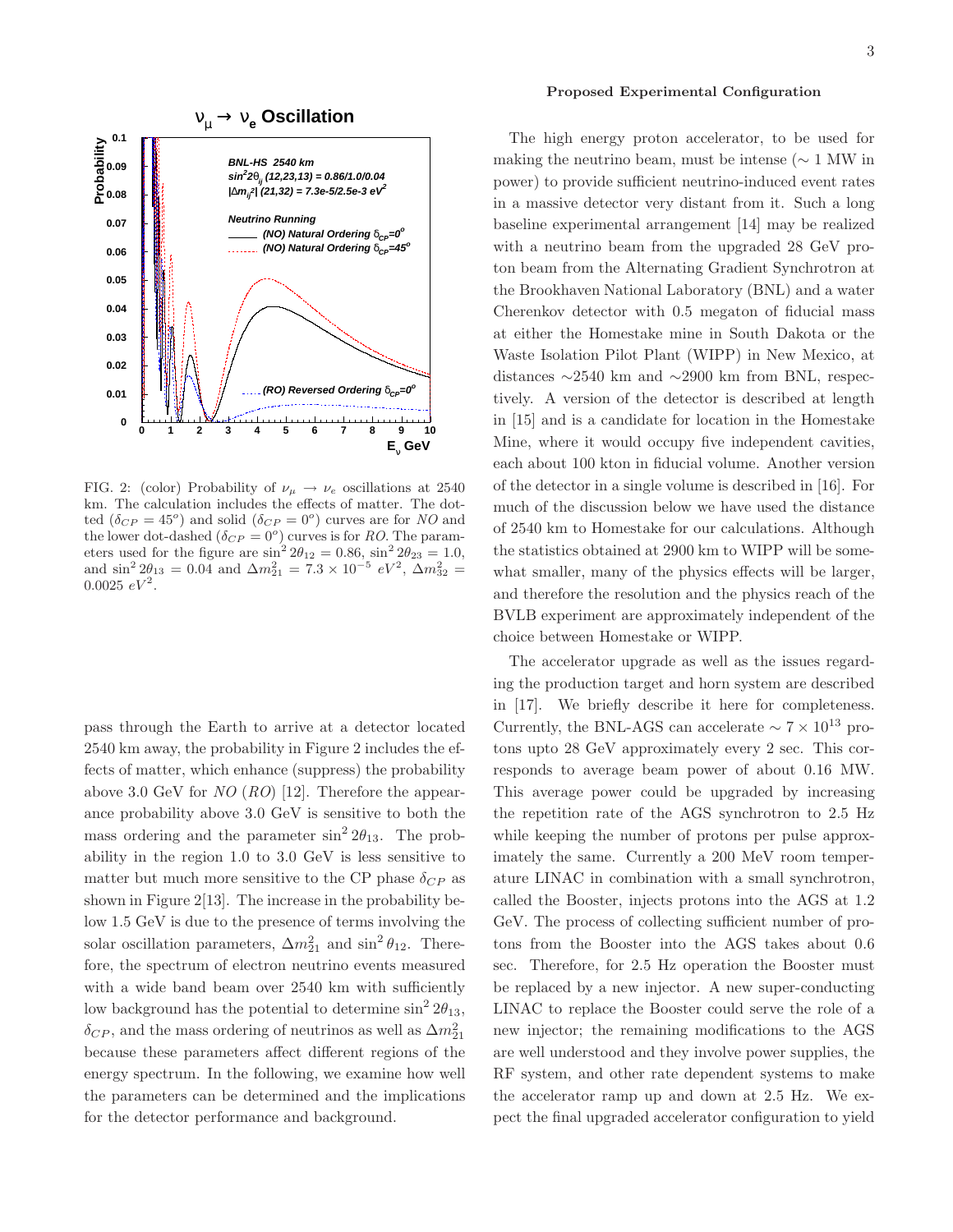$8.9 \times 10^{13}$  protons every 400 ms at 28 GeV. Our studies show that this intensity can be further upgraded to 2 MW by incremental improvements to the LINAC and the AGS repetition rate.

In addition to the 1 MW accelerator upgrade, the pion production target, the horn focusing system, and the decay tunnel, which must be aimed at an angle of 11.26 degrees into the earth (towards Homestake) need to be built. Our current studies indicate that a carbon-carbon composite target inserted into a conventional aluminum horn cooled with forced Helium and water will function in the 1 MW beam for a sufficient length of time. Our current plan is to build a hill instead of an underground tunnel to accommodate the 200 m long pion decay tunnel. We consider both the rapid cycling accelerator upgrade which maintains a relatively low intensity per pulse and the 1 MW capable target technically less risky than other alternatives. For comparison, at JPARC [18] the first (preliminary) stage of 0.75 MW is to be achieved at  $\sim 1/3$  Hz with  $3.3 \times 10^{14}$  protons per pulse at 50 GeV. At Fermilab a 2 MW upgrade to the 120 GeV main injector calls for either an 8 GeV super-conducting LINAC or a new rapid cycling proton synchrotron as injectors for the main injector[19]. As explained in the following, the combination of the very long baseline and a 500 kT detector allows the BVLB experiment to use a lower average power at 1 MW compared to the proposed JPARC or NuMI(Off axis) [7] projects and achieve wider physics goals. This reduces the technical difficulties (liquid mercury or moving targets, radiation damage, shielding of personnel, etc.) associated with using beam powers in excess of 1 MW.

We have performed detailed simulations of a wide band horn focused neutrino beam using 1 MW of 28 GeV protons on a graphite target. The neutrino spectrum obtained in these simulations and used for the results in this paper is shown in Figure 3 normalized for POT (protons on target). We calculate that with such a beam (total intensity of  $\sim 4.7 \times 10^{-5} \nu/m^2/POT$  at distance of 1 km from the target) we will obtain about 60,000 charged current and 20,000 neutral current events in a total exposure lasting  $5 \times 10^7$  seconds in a 0.5 megaton water Cherenkov detector located at the Homestake mine 2540 km away from BNL. For the results reported below, we use the particle spectra obtained by making cuts to select single muon or electron quasielastic events. Events with multiple particles (about 4 times higher in statistics) could be used to further enhance the statistical significance of the **BNL Wide Band. Proton Energy = 28 GeV**



FIG. 3: (color) The simulated wide band neutrino flux for 28 GeV protons on a graphite target used for the calculations in this paper. (POT=protons on target).

effects.

A conventional horn focused beam can be run in either the neutrino or the anti-neutrino mode. In this paper we show that most of the physics program in the case of 3 generation mixing can be carried out by taking data in the neutrino mode alone. It is well known that experiments that must take data with anti-neutrinos, which have lower cross section, must run for long times to accumulate sufficient statistics [7]. This problem is largely alleviated in our method. We will discuss the anti-neutrino beam in a separate paper; here we wish to focus on the physics reach of the neutrino beam alone [20].

# $\nu_{\mu}$  Disappearance

An advantage of the very long baseline is that the multiple node pattern is detectable over the entire allowed range of  $\Delta m_{32}^2$ . The sensitivity to  $\Delta m_{32}^2 \sim$  $1.24 \frac{E_{\nu}[\text{GeV}]}{L[\text{km}]}$  eV<sup>2</sup> extends to the low value of about 5  $\times$  $10^{-4}$ e $\dot{V}^2$ , significantly below the allowed range from Super Kamiokande. At energies lower than  $\sim 1$  GeV, the  $\nu_\mu$ energy resolution will be dominated by Fermi motion and nuclear effects, as illustrated in Figure 1. The contribution to the resolution from water Cherenkov track recon-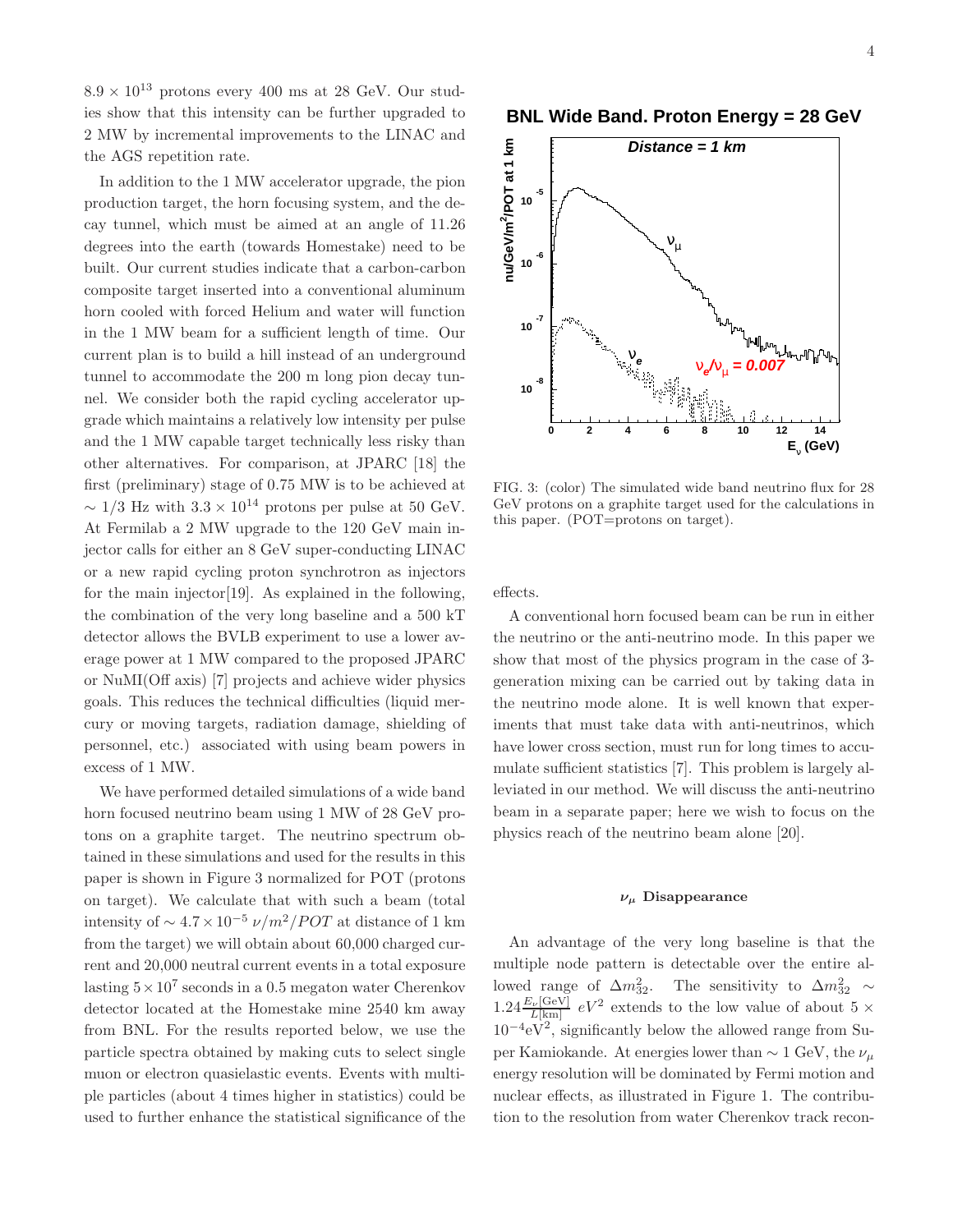

FIG. 4: (color) Spectrum of expected single muon events in a 0.5 MT water Cherenkov detector at 2540 km from the source. We have assumed 1 MW of beam power and  $5 \times 10^7$  sec of data-taking. The top histogram is without oscillations; the middle histogram with error bars is with oscillations. Both histograms include the dominant single pion charged current background. The bottom histogram shows this background contribution to the oscillating spectrum. This plot is for  $\Delta m_{32}^2 = 0.0025$  eV<sup>2</sup>. The error bars correspond to the statistical error expected in the bin. At low energies the Fermi movement, which is included in the simulation, will dominate the resolution.

struction depends in first approximation on the photomultiplier tube coverage. With coverage greater than 10%, a reconstruction energy resolution of better than  $\sim$  10% should be achieved [6]. The simulated spectrum of the expected  $\nu_{\mu}$  disappearance signal including backgrounds and resolution is shown in Figure 4 for  $\Delta m_{32}^2 = 0.0025 \text{ eV}^2$  as a function of reconstructed neutrino energy. The background, which will be primarily charged current events, will also oscillate and broaden the dips in the nodal pattern. From this spectrum we estimate that the determination of  $\Delta m_{32}^2$  will have a statistical uncertainty of approximately  $\pm 0.7\%$  at

 $\Delta m_{32}^2 = 0.0025 \text{ eV}^2$  and  $\sin^2 2\theta_{23} = 1$ . The experiment can determine  $\sin^2 2\theta_{23} > 0.99$  at 90% confidence level. Within the parameter region of interest there will be little correlation in the determination of  $\Delta m_{32}^2$  and  $\sin^2 2\theta_{23}$ . The precision of the experiment is compared in Figure 5 with the precision expected from MINOS [21] and the result from Super-Kamiokande [2]. Since the statistics and the size of the expected signal (distortion of the spectrum) are both large in the disappearance measurement, we expect that the final error on the parameters will be dominated by the systematic error. A great advantage of the very long baseline and multiple oscillation pattern in the spectrum is that the effect of systematic errors on flux normalization, background subtraction, and spectrum distortion due to nuclear effects or detector calibration is small. The error on the overall detector energy scale is expected to be the dominant systematic error [14]. The large event rate in this experiment will allow us to measure  $\Delta m_{32}^2$  precisely in a short period of time; this measurement will be important to predict the shape of the appearance signal which we now discuss.

#### $\nu_{\mu} \rightarrow \nu_{e}$  Appearance

The importance of matter effects on long-baseline neutrino oscillation experiments has been recognized for many years [12, 22]. For our study, we have included the effect of matter with a full numerical calculation taking into account a realistic matter profile in the earth, following [23]. For our present discussion, it is useful to exhibit an approximate analytic formula for the oscillation of  $\nu_{\mu} \rightarrow \nu_{e}$  for 3-generation mixing obtained with the simplifying assumption of constant matter density [24, 25]. Assuming a constant matter density, the oscillation of  $\nu_{\mu} \rightarrow \nu_{e}$  in the Earth for 3-generation mixing is described approximately by Equation 1. In this equation  $\alpha = \Delta m_{21}^2 / \Delta m_{31}^2$ ,  $\Delta = \Delta m_{31}^2 L / 4E$ ,  $\hat{A} = 2VE / \Delta m_{31}^2$ ,  $V = \sqrt{2} G_F n_e$ .  $n_e$  is the density of electrons in the Earth. Recall that  $\Delta m_{31}^2 = \Delta m_{32}^2 + \Delta m_{21}^2$ . Also notice that  $\hat{A}\Delta = LG_F n_e / \sqrt{2}$  is sensitive only to the sign of  $\Delta m_{31}^2$ .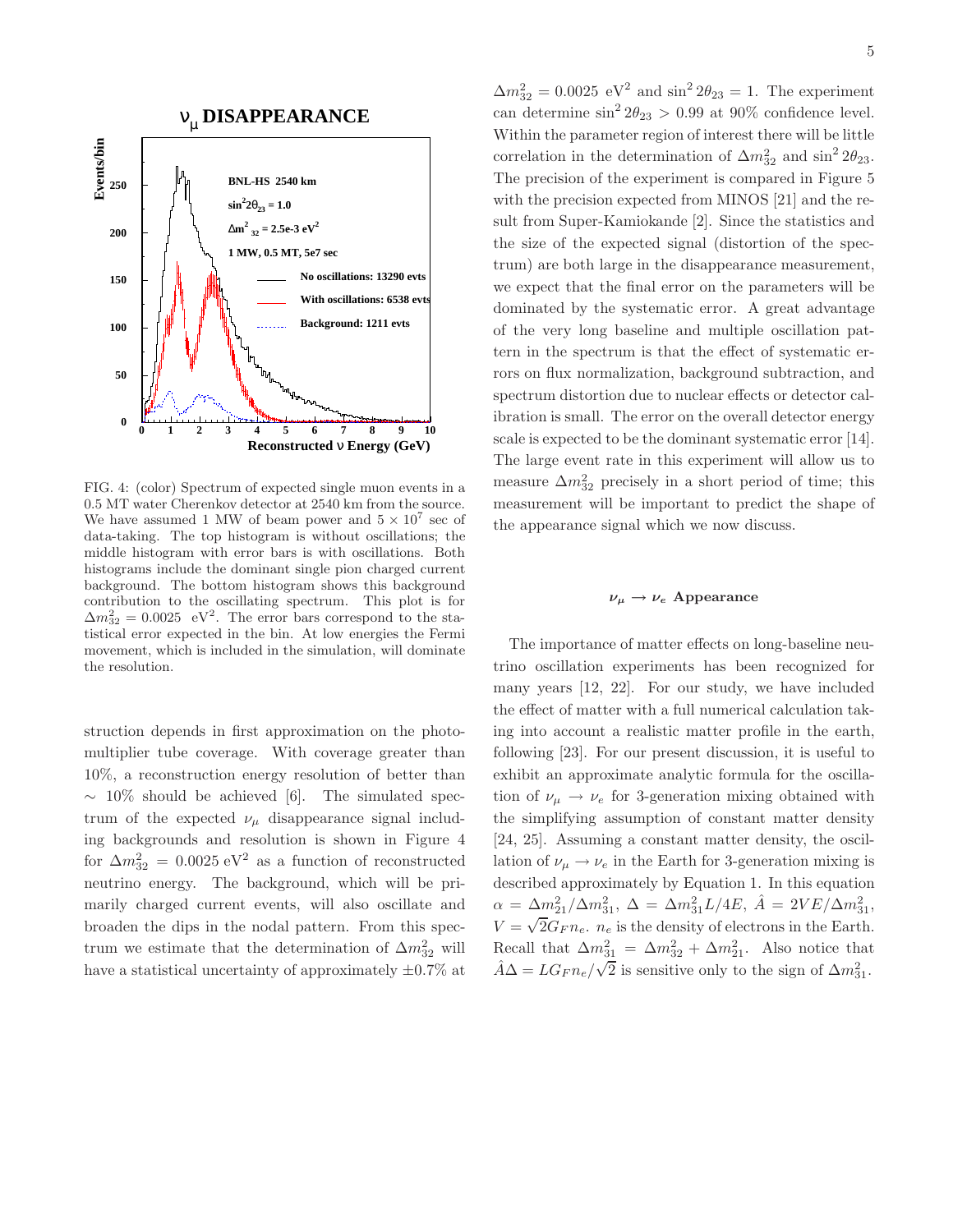$$
P(\nu_{\mu} \to \nu_{e}) \approx \sin^{2} \theta_{23} \frac{\sin^{2} 2\theta_{13}}{(\hat{A} - 1)^{2}} \sin^{2}((\hat{A} - 1)\Delta)
$$
  
\n
$$
+ \alpha \frac{\sin \delta_{CP} \cos \theta_{13} \sin 2\theta_{12} \sin 2\theta_{13} \sin 2\theta_{23}}{\hat{A}(1 - \hat{A})} \sin(\Delta) \sin(\hat{A}\Delta) \sin((1 - \hat{A})\Delta)
$$
  
\n
$$
+ \alpha \frac{\cos \delta_{CP} \cos \theta_{13} \sin 2\theta_{12} \sin 2\theta_{13} \sin 2\theta_{23}}{\hat{A}(1 - \hat{A})} \sin(\Delta) \cos(\hat{A}\Delta) \sin((1 - \hat{A})\Delta)
$$
  
\n
$$
+ \alpha^{2} \frac{\cos^{2} \theta_{23} \sin^{2} 2\theta_{12}}{\hat{A}^{2}} \sin^{2}(\hat{A}\Delta)
$$
\n(1)

For anti-neutrinos, the second term in Equation 1 has the opposite sign. It is proportional to the following CP violating quantity.

Г

$$
J_{CP} \equiv \sin \theta_{12} \sin \theta_{23} \sin \theta_{13} \cos \theta_{12} \cos \theta_{23} \cos^2 \theta_{13} \sin \delta_{CP}
$$
 (2)

Equation 1 is an expansion in powers of  $\alpha$ . The approximation becomes inaccurate for  $\Delta m^2_{32}L/4E > \pi/2$ as well as  $\alpha \sim 1$ . For the actual results shown in Figure 2 we have used the exact numerical calculation, accurate to all orders. Nevertheless, the approximate formula is useful for understanding important features of the appearance probability: 1) the first 3 terms in the equation control the enhancement (for NO) or suppression (for  $RO$ ) of the oscillation probability above 3 GeV; 2) the second and third terms control the sensitivity to CP in the intermediate 1 to 3 GeV range; and 3) the last term controls the sensitivity to  $\Delta m_{21}^2$  at low energies.

While the  $\nu_{\mu}$  disappearance result will be affected mainly by systematic errors, the  $\nu_{\mu} \rightarrow \nu_{e}$  appearance result will be affected by the backgrounds. The  $\nu_e$  signal will consist of clean, single electron events (single showering rings in a water Cherenkov detector) that result mostly from the quasielastic reaction  $\nu_e + n \rightarrow e^- + p$ . The main backgrounds will be from the electron neutrino contamination in the beam and reactions that have a  $\pi^0$ in the final state. The  $\pi^0$  background will depend on how well the detector can distinguish events with single electron induced and two photon induced electromagnetic (e.m.) showers. Backgrounds due to  $\nu_{\mu} \rightarrow \nu_{\tau}$  conversion,  $\nu_{\tau}$  charged current reactions in the detector, and subsequent  $\tau^- \to e^- \bar{\nu}_e \nu_\tau$  decays are small because of the low energy of the beam and the consequent low cross section for  $\tau$  production [14].

Because of the rapid fall in the BVLB neutrino spectrum beyond 4 GeV (Figure 3), the largest contribu-

tion to the  $\pi^0$  background will come from neutral current events with a single  $\pi^0$  in the final state. It is well known that resonant single pion production in neutrino reactions has a rapidly falling cross section as a function of momentum transfer,  $q^2$ , [26] up to the kinematically allowed value. This characteristic alone suppresses this background by more than 2 orders of magnitude for  $\pi^0$ (or shower) energies above 2 GeV [14]. Therefore a modest  $\pi^0$  background suppression (by a factor of  $\sim 15$  below 2 GeV and ∼2 above 2 GeV) is sufficient to reduce the  $\pi^0$  background to manageable level over the entire spectrum. The electron neutrino contamination in the beam from decays of muons and kaons, is well understood to be  $0.7\%$  of the muon neutrino flux [27], with a similar spectrum (Figure 3). The experimentally observed electron neutrino energy spectrum will therefore have three components: the rapidly falling shape of the  $\pi^0$  background, the spectral shape of the  $\nu_e$  beam contamination slightly modified by oscillation, and the oscillatory shape of the appearance signal. The shape of the appearance spectrum will be well known because of the precise knowledge of  $\Delta m^2_{32}$  from the disappearance measurement as well as the improved knowledge of  $\Delta m_{21}^2$  from KamLAND [5]. These distinguishing spectra will allow experimental detection of  $\nu_{\mu} \rightarrow \nu_{e}$  with good confidence. Figure 6 shows a simulation of the expected spectrum of reconstructed electron neutrino energy after  $5 \times 10^7$  sec of running. The parameters assumed are listed in the figure as well as the caption.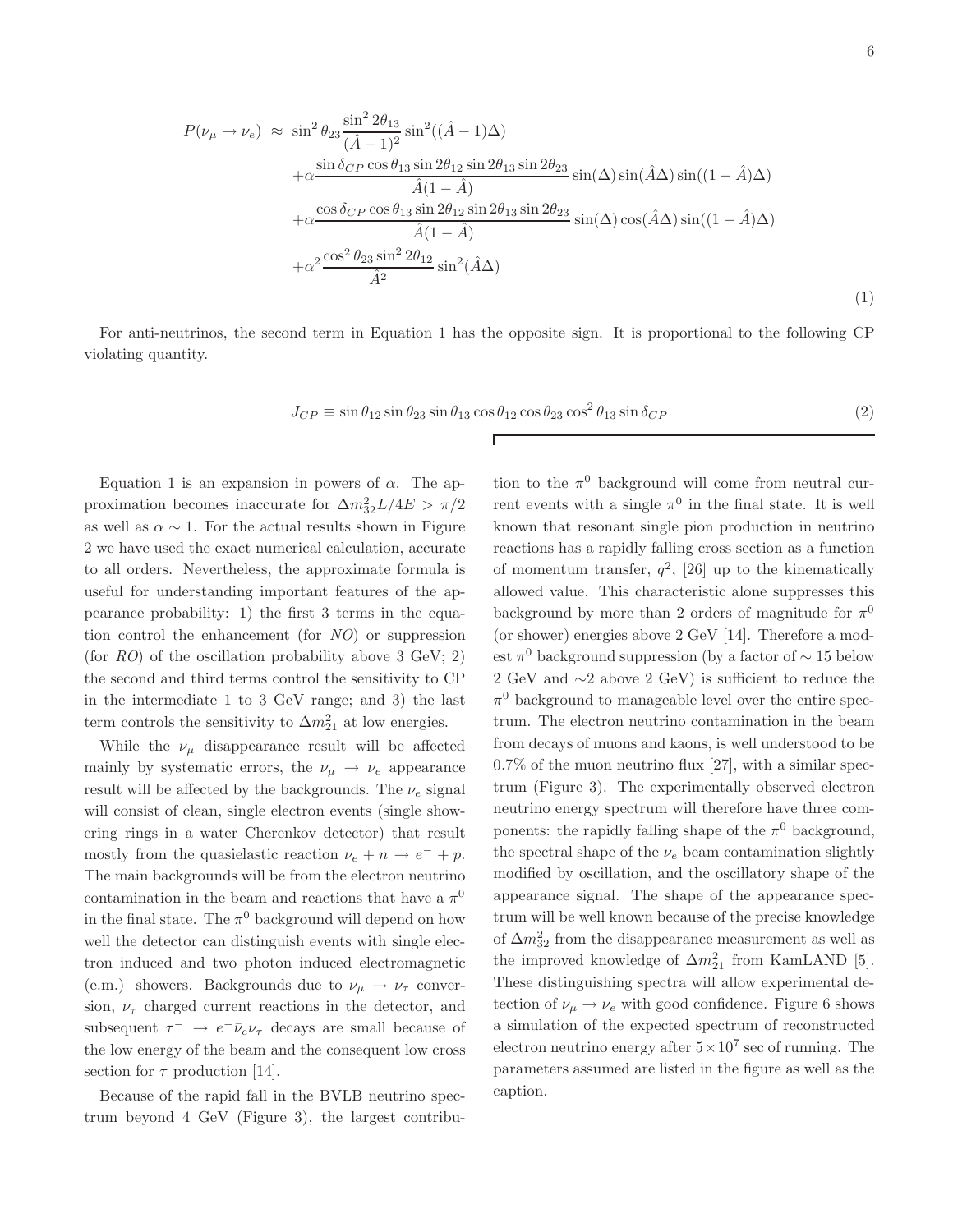

FIG. 5: (color) Resolution including statistical and systematic effects at 90% confidence level on  $\Delta m_{32}^2$  and  $\sin^2 2\theta_{23}$  for the 2540 baseline experiment; assuming 1 MW, 0.5 MT, and  $5 \times 10^7$  sec of exposure. We have included a 5% bin-to-bin systematic uncertainty in the energy calibration as well as a 5% systematic uncertainty in the normalization. We have not included a systematic uncertainty on the global energy scale; this should be added in quadrature to the expected resolution on  $\Delta m_{32}^2$ . The expected resolution from the MINOS experiment at Fermilab (dashed) and the allowed region from Super Kamiokande (dotted) is also indicated.

Figure 6 further illustrates the previously described three regions of the appearance spectrum: the high energy region ( $> 3 \text{ GeV}$ ) with a matter enhanced (for NO) appearance has the main contribution to the background from  $\nu_e$  contamination in the beam; the intermediate region  $(1 \rightarrow 3 \text{ GeV})$  with high sensitivity to the CP phase, but little dependance on mass ordering, has approximately equal contribution from both background sources  $(\nu_e \text{ and } \pi^0)$ ; and the low energy region (< 1.5 GeV), where the effects of the CP phase and  $\Delta m_{21}^2$  dominate, has the main background from the  $\pi^0$  events. Matter enhancement of the oscillations has been postulated for a long time without experimental confirmation [12]. Detection of such an effect by observing a matter enhanced peak around 3 GeV will be important. However, in the case of RO mass ordering this enhanced peak will be missing, but the effect (depending on  $\delta_{CP}$ ) on the rest of the electron neutrino spectrum will be small.

The very long baseline combined with the low energy spectrum make it posible to observe  $\nu_{\mu} \rightarrow \nu_{e}$  conversion even if  $\sin^2 2\theta_{13} = 0$  because of the contribution from  $\Delta m_{21}^2$  if the solar neutrino large mixing angle solution (LMA) holds. In Figure 7 we show the expected appearance spectrum for  $\Delta m_{21}^2 = 7.3 \times 10^{-5} eV^2$  (LMA-I) with 90 excess events and  $\Delta m_{21}^2 = 1.8 \times 10^{-4} eV^2$  (LMA-II) with 530 excess events above background. The LMA-I and LMA-II solutions with their respective confidence levels are discussed in [28]. This measurement will be sensitive to the magnitude and knowledge of the background because there will be no oscillating signature to distinguish the signal. We estimate that the statistical and systematic errors on this measurement will allow us to determine the combination  $\Delta m_{21}^2 \times \sin 2\theta_{12}$  to a precision of about 10% at the LMA best fit point. This is competitive with the expected measurement from KamLAND. However, it will be done in the explicit  $(\nu_{\mu} \rightarrow \nu_{e})$  appearance mode, which is qualitatively different from the measurements made so far in the SNO or the KamLAND experiments. Therefore, such a measurement will have important implications on the search for new physics such as sterile neutrinos.

In Figure 8 we show the 90 and 99.73% (3 sigma) C.L. sensitivity of the BVLB experiment in the variables  $\sin^2 2\theta_{13}$  versus  $\delta_{CP}$ . The actual limit obtained in the case of a lack of signal will depend on various ambiguities. Here we show the 99.73% C.L. lines for NO and RO, on the right hand of which the experiment will observe an electron appearance signal due to the presence of terms involving  $\theta_{13}$  with greater than 3 sigma significance and thus determine the corresponding mass ordering. Currently from atmospheric data there is a sign uncertainty on  $\theta_{23} = \pm \pi/4$ ; this introduces an additional ambiguity onto Figure 8 of  $\delta_{CP} \rightarrow \delta_{CP} + \pi$ . For this plot we have assumed that the other parameters are well known either through other experiment or by the disappearance measurement:  $\Delta m_{21}^2 = 7.3 \times 10^{-5} \text{eV}^2$ ,  $\Delta m_{32}^2 = 0.0025 \text{ eV}^2$ . The values of  $\sin^2 2\theta_{12}$  and  $\sin^2 2\theta_{23}$  are set to 0.86, 1.0, respectively. The sensitivity to  $\sin^2 2\theta_{13}$  is approximately constant in the  $\Delta m_{32}^2$  range allowed by Super Kamiokande [14]. The value of  $\Delta m_{21}^2$  affects the modulation of the  $\sin^2 2\theta_{13}$  sensitivity with respect to  $\delta_{CP}$ . If there is no excess electron appearance signal, other than the expected signal due to  $\Delta m_{21}^2$  alone, then it would indicate a switch to anti-neutrino running to determine if the RO hypothesis with parameters on the left hand side of the dashed line in Figure 8 applies [20].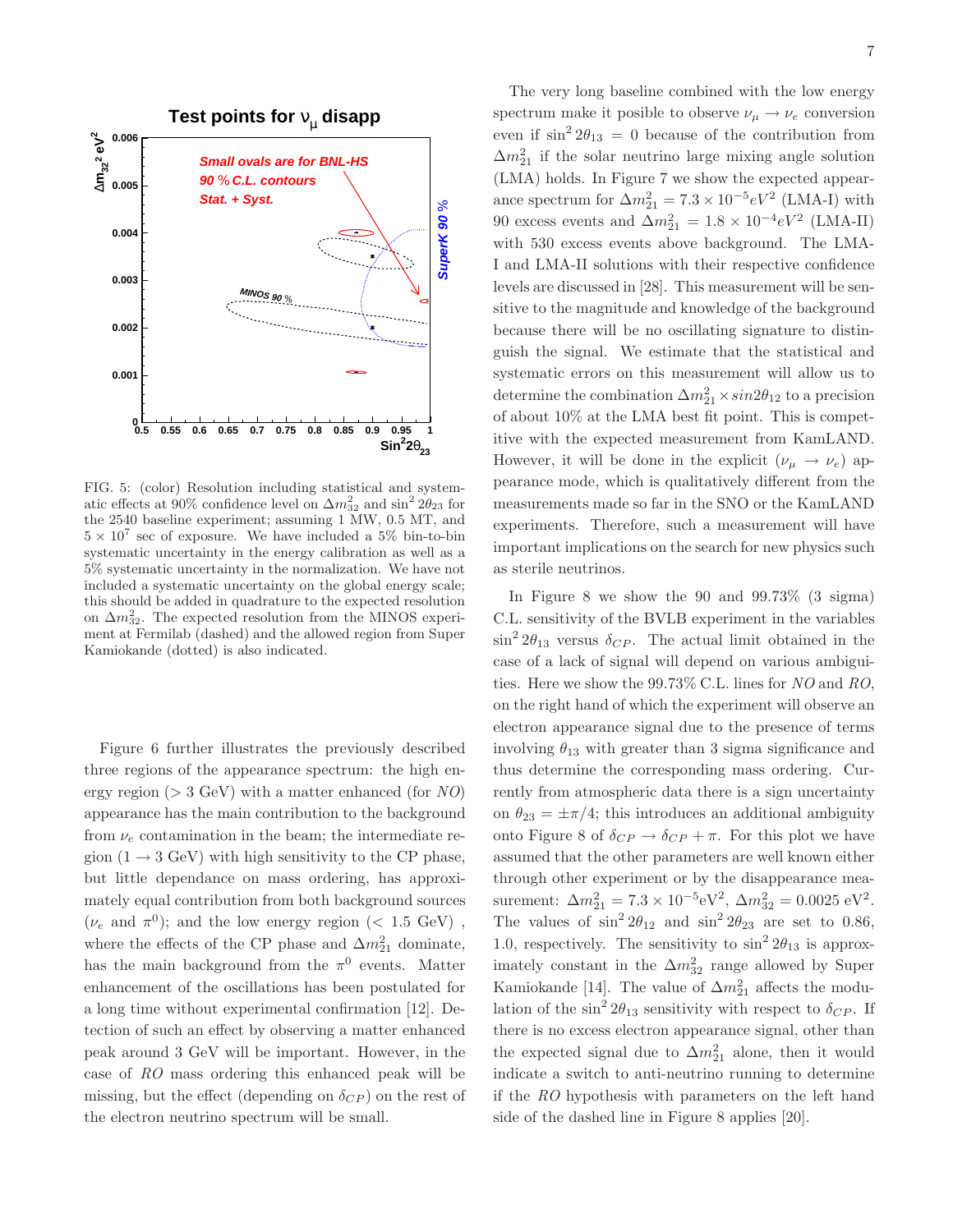

FIG. 6: (color) The expected electron neutrino spectrum for 3 values of the CP parameter  $\delta_{CP}$  including background contamination. The points with error bars are for  $\delta_{CP} = 135^0$ ; the error bars indicate the expected statistical error on each bin. The histogram directly below the error bars is for  $\delta_{CP} =$ 45<sup>0</sup> and the third histogram is for  $\delta_{CP} = -45^{\circ}$ . The hatched histogram shows the total background. The  $\nu_e$  beam background is also shown. The plot is for  $\Delta m_{32}^2 = 0.0025 \text{ eV}^2$ . We have assumed  $\sin^2 2\theta_{13} = 0.04$  and  $\Delta m_{21}^2 = 7.3 \times 10^{-5}$  eV<sup>2</sup>. The values of  $\sin^2 2\theta_{12}$  and  $\sin^2 2\theta_{23}$  are set to 0.86, 1.0, respectively. Running conditions as in Figure 4.

# Sensitivity to the CP Violation Parameter

To get a qualitative understanding for the measurement of CP violating parameters we compare the size of terms involving  $\delta_{CP}$  with the first term in Equation 1. This ratio is seen to be approximately proportional to  $\alpha \sin \delta_{CP} (\Delta m_{21}^2 L/4E_\nu)$ . As shown in Figure 2, the fractional contribution from the CP violating terms increases for lower energies at a given distance. The energy dependence of the CP effect and the matter effect tend to be opposite and therefore can be distinguished from each other from the energy distribution using neutrino data alone. On the other hand, the statistics for a given size detector at a given energy are poorer by one over the square of the distance, but the term linear in  $\sin \delta_{CP}$ grows linearly in distance [13]. The statistical sensitivity (approximately proportional to the square root of the event rate) to the effects of CP violation, therefore, is independent of distance because the loss of event rate



FIG. 7: (color) The expected spectrum of electron neutrino events for  $\sin^2 2\theta_{13} = 0$ . Important parameters in this figure are  $\Delta m_{21}^2 = 7.3 \times 10^{-5} \text{ eV}^2 \text{ (LMA-I) or } \Delta m_{21}^2 = 1.8 \times 10^{-4}$  $(LMA-II)$  and  $\sin^2 2\theta_{12} = 0.86$ . All other parameters and the running condition as in Figure 4.

and the increase of the CP effect approximately cancel each other in the statistical merit if backgrounds remain the same. Therefore, the two important advantages of the BVLB approach are that the CP effect can be detected without running in the anti-neutrino mode and the sensitivity to systematic errors on the background and the normalization is considerably reduced because the fractional size of the CP effect is large. For example, in Figure 2, the CP effect at  $\delta_{CP} = \pi/4$  in the first oscillation peak is ∼ 20% while the effect in the second oscillation peak is more than 50%. Therefore, it is unnecessary to know the background and the normalization to better than 10% to obtain a significant measurement of  $\delta_{CP}$  at the second oscillation maximum. There could be a contribution to the systematic error from the theoretical calculation of the probability shown in Figure 2. Because of the very long baseline, this probability depends on the Earth's density profile which is known to about 5%. Random density fluctations on that order will lead to a relative systematic uncertainty in the  $\nu_e$  appearance probability of about 1% [29], which is not significant for the BVLB method, but could be significant in the case of an experiment that performs the CP measurement at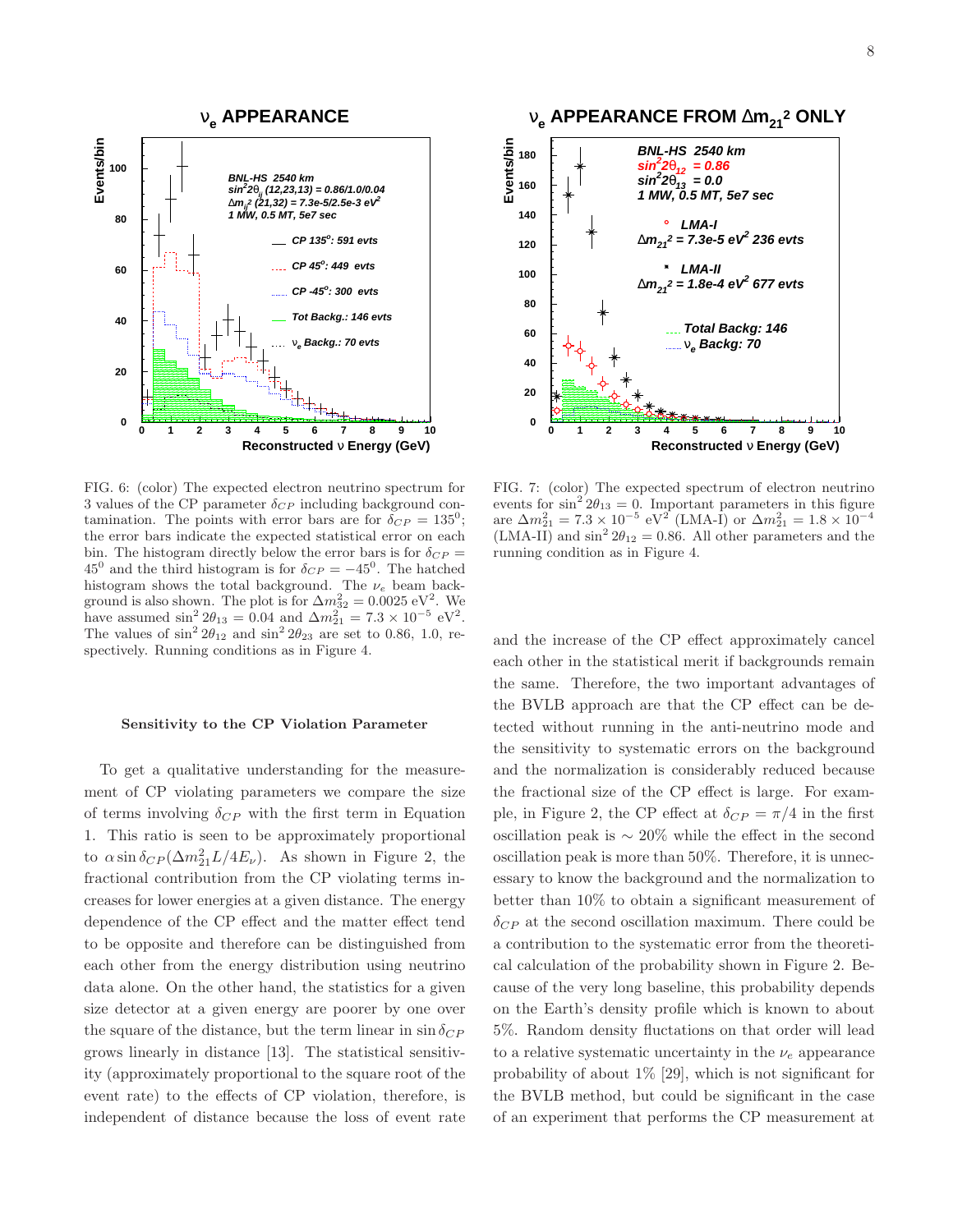

FIG. 8: (color) 90 and 99.73% C.L. contours of the BVLB experiment in the variables  $\sin^2 2\theta_{13}$  versus  $\delta_{CP}$  for the natural  $(NO)$  and reversed ordering of parameters  $(RO)$ . The solid lines are for NO, the left line for 90% and right line for 99.73% C.L. The dashed and dotted lines are for 90 and 99.73% C.L. for RO. On the right hand side of the 99.73% C.L. lines the experiment will observe an electron appearance signal with greater than 3 sigma significance.

the first oscillation maximum with a shorter baseline.

An experiment with a wide band beam is needed to exploit the energy dependence of the CP effect to extract the value of  $\delta_{CP}$  and  $\sin^2 2\theta_{13}$  using only the neutrino data. The energy dependence also reduces the correlation between the two parameters. Figure 9 shows the expected resolution on  $\sin^2 2\theta_{13}$  versus  $\delta_{CP}$  at a particular case,  $\sin^2 2\theta_{13} = 0.04$  and  $\delta_{CP} = \pi/4$  with all other parameters fixed as indicated. The  $1\sigma$  error on  $\delta_{CP}$  from this measurement as a function of  $\delta_{CP}$  is shown in Figure 10. It is clear that the precision of the measurement will be limited if  $\sin^2 2\theta_{13} < 0.01$  because of the background. However, for larger values the resolution on  $\delta_{CP}$  is approximately independent of  $\sin^2 2\theta_{13}$ . This result can be understood by examining Equation 1 in which the first term grows as  $\sin^2 2\theta_{13}$  and the CP violating term grows as  $\sin 2\theta_{13}$ . Therefore the statistical sensitivity to the CP violating term, which is the ratio of the second term to the square-root of the first term, is indenpendent of  $\theta_{13}$ as long as the background does not dominate [13]. At  $\delta_{CP} \approx 135^o$  the event rate reaches maximum and does not change rapidly with respect to  $\delta_{CP}$ , therefore the resolution on  $\delta_{CP}$  becomes poor.

Because of the multiple node spectrum the appearance probability is sensitive to both the  $\sin \delta_{CP}$  and  $\cos \delta_{CP}$ terms in Equation 1. This eliminates the  $\delta_{CP} \rightarrow (\pi \delta_{CP}$ ) ambiguity normally present in a narrow band single node experiment [8]. The sign uncertainty  $\theta_{23} = \pm \pi/4$ introduces a  $\delta_{CP} \rightarrow (\delta_{CP} + \pi)$  ambiguity. If  $\Delta m_{21}^2$  is known poorly, there will be a contribution to the  $\delta_{CP}$ resolution due to the correlation between  $\delta_{CP}$  and  $\Delta m^2_{21}$ . We expect to know  $\Delta m_{21}^2$  from KamLAND with precision of < 10% [5]; this does not introduce a dominant source of uncertainty on  $\delta_{CP}$  in our experimental method. If a four parameter,  $\Delta m_{21}^2$ ,  $\sin^2 2\theta_{12}$ ,  $\sin^2 2\theta_{13}$ , and  $\delta_{CP}$ , fit to the data is performed, the correlations between the parameters dilute the sensitivity to each parameter. However, the ambiguities and correlations do not reduce the ability of the experiment to establish that 3-generation neutrino mixing contains a non-zero complex phase and hence a CP violating term. This is seen if we consider the resolution on the quantity  $\Delta m_{21}^2 \times J_{CP}$  which is CP violating and by definition does not exhibit any of the above correlations. The measurement of this quantity will simply depend on the statistics in the low and medium energy components of the spectrum.

## Comparison to Other Techniques

The alternatives to the BVLB plan fall into two categories: experiments with conventional horn focused beams over baselines of several hundred km and with beams based on neutrinos from muon decays in a high intensity muon storage ring. For a recent review of muon storage ring based neutrino factory physics as well as comparisons to conventional neutrinos beams see [30].

Recently, for the conventional beam an "off-axis" beam is preferred because the energy spectrum is narrower and can be tuned, within a limited range from 1 to 2 GeV by choosing the off-axis angle [6]. A narrow energy spectrum could be better suited for identifying  $\nu_{\mu} \rightarrow \nu_{e}$  conversion because the neutral current backgrounds from interactions of high energy neutrinos are lowered. The JPARC to Super Kamiokande project (baseline of 295 km) has adapted this strategy and a new initiative at Fermilab based on the NuMI beamline (baseline of 732 km) is also considering it [7]. Both of these projects focus on the observation of a non-zero value for  $\theta_{13}$ . Since it is not pos-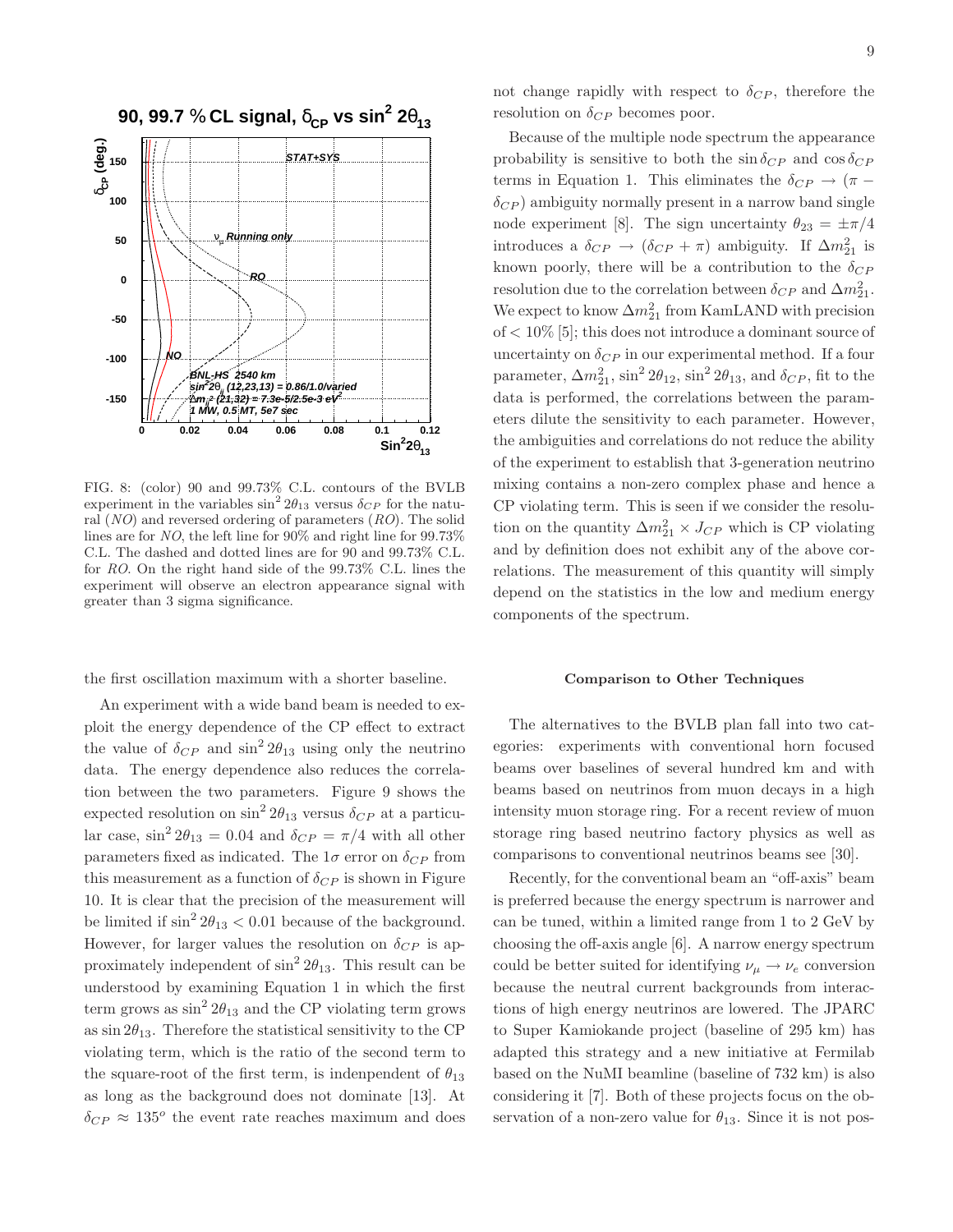

FIG. 9: (color) 68% and 90% confidence level error contours in  $\sin^2 2\theta_{13}$  versus  $\delta_{CP}$  for statistical and systematic errors. The test point used here is  $\sin^2 2\theta_{13} = 0.04$  and  $\delta_{CP} = 45^\circ$ .  $\Delta m_{32}^2 = 0.0025 \ eV^2$ , and  $\Delta m_{21}^2 = 7.3 \times 10^{-5} \ eV^2$ . The values of sin<sup>2</sup> 2 $\theta_{12}$  and sin<sup>2</sup> 2 $\theta_{23}$  are set to 0.86, 1.0, respectively.



FIG. 10: (color) 1 sigma error on  $\delta_{CP}$  in degrees for several values of  $\sin^2 2\theta_{13}$ . All other parameters are held fixed assuming they will be known before this measurement.

sible to eliminate the ∼0.5%  $\nu_e$  contamination in a conventional  $\nu_{\mu}$  beam (even if it is "off-axis") the sensitivity of all projects based on a conventional beam, including the BVLB plan, is limited to  $\sin^2 2\theta_{13} \sim 0.005$  (ignoring the effect of  $\delta_{CP}$ ). Sensitivity below this value is background limited and requires very good understanding of the systematic errors associated with the purity of the beam. The BVLB plan does, however, extend this sensitivity to values of  $\Delta m^2$  down to 0.001  $eV^2$ . The "off-axis" projects must be upgraded to several Megawatts of beam power and detectors of several hundred kT (the second phase of the JPARC project calls for 4 MW beam and a 1 megaton detector) to perform the CP measurement. The narrow band nature of the beam requires running in the anti-neutrino mode to observe CP violation. The BVLB plan uses a wide band beam over a much longer distance to achieve the same sensitivity to  $\sin^2 2\theta_{13}$  over a wider range of  $\Delta m_{32}^2$ . It also has the ability to see a multiple node structure in both the disappearance and appearance channel; thus making the observation of  $\nu_{\mu} \rightarrow \nu_{e}$ experimentally more robust against unanticipated backgrounds. In addition, the unique aspect of the wide band beam over the very long baseline is the ability to measure  $\delta_{CP}$  with few ambiguities using neutrino data alone.

The muon storage ring based "neutrino factory" solves the background problem faced with conventional beams. A  $\bar{\nu}_{\mu}$  and a  $\nu_e$  is produced in each  $\mu^+$  decay. An appearance search looks for the conversion of  $\nu_e$  into  $\nu_\mu$  by looking for events with negatively charged  $\mu^-$  particles in the presence of  $\bar{\nu}_{\mu}$  charged current events with positively charged  $\mu^+$  particles in the final state. Such a physics signature should potentially have very low background. Therefore, a neutrino factory based  $\nu_e \rightarrow \nu_\mu$  search is estimated to be sensitive to  $\sin^2 2\theta_{13}$  perhaps as small as  $10^{-4} - 10^{-5}$ . Such a facility is very well tuned for measurement of  $\sin^2 2\theta_{13}$ . Nevertheless, because of the relatively narrow energy spectrum and higher energy of the neutrino factory, it lacks the ability to observe multiple nodes in the observed spectrum. For the neutrino factory the effects of CP violation are observed by comparing  $\bar{\nu}_e \to \bar{\nu}_\mu$  and  $\nu_e \to \nu_\mu$  in two different runs of  $\mu^$ and  $\mu^-$  decays in the presence of very large matter effects. The narrow spectrum also limits the ability of the neutrino factory to resolve the ambiguities in the  $\delta_{CP}$ determination regardless of the value of  $\sin^2 2\theta_{13}$ . This has been extensively discussed in the literature  $[8, 25]$ and one of the proposed solutions is to construct several detectors with different baselines to uniquely deter-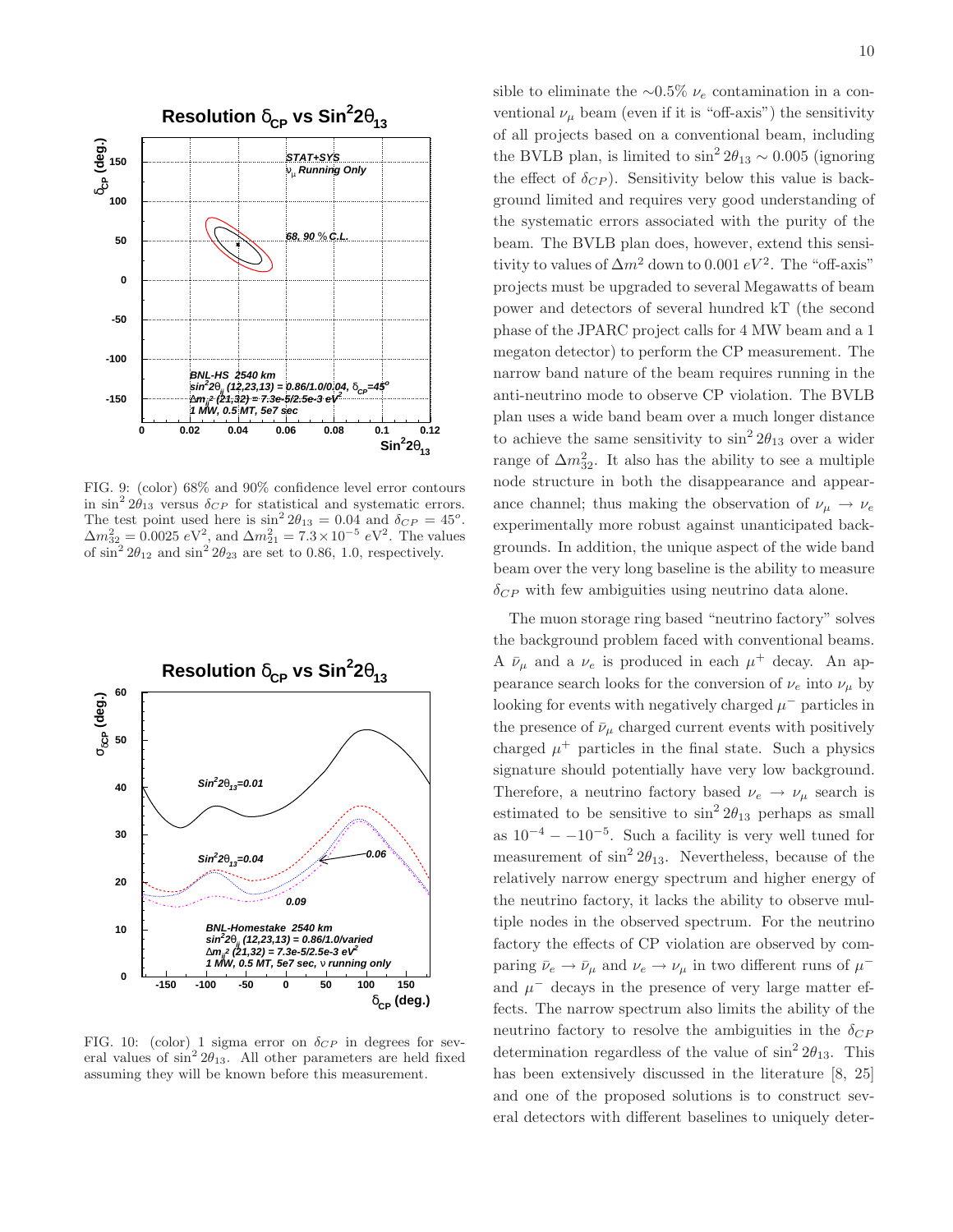mine  $\delta_{CP}$  versus sin<sup>2</sup>  $2\theta_{13}$ . Although the neutrino factory can extend the reach for  $\sin^2 2\theta_{13}$  to very small values because the backgrounds to the appearance search are small, the resolution on  $\delta_{CP}$  – disregarding the ambiguities inherent in the neutrino factory approach – is comparable to the BVLB resolution. We therefore conclude, that if  $\sin^2 2\theta_{13} \geq 0.01$  the BVLB experiment is either equal to or exceeds the physics reach for neutrino mixing parameters of the neutrino factory.

Other suggestions in the literature include  $\nu_e$  or  $\bar{\nu}_e$ beams from either decays of radioactive nuclei accelerated to high energies (beta-beam) [31] or  $\bar{\nu}_e$ 's from nuclear power generation reactors such as the beam used for KamLAND [5]. Both of these concepts aim to create very pure, but low energy beams. For CP sensitivity both  $\nu_e$  and  $\bar{\nu}_e$  must be produced in separate runs in the beta-beam concept. The low background should enable the beta-beam concept to have good sensitivity to  $\theta_{13}$ , if sufficient flux can be obtained. The reactor beams are below  $\nu_{\mu}$  charged current reaction threshold and therefore must rely on disappearance to search for a non-zero value of  $\theta_{13}$ . A disappearance based search for  $\theta_{13}$  will most likely be limited by systematic errors. Further comments on these techniques must await more detailed studies.

# Conclusions

We have simulated and analyzed a feasible, very long baseline neutrino oscillation experiment consisting of a low energy, wide band neutrino beam produced by 1 MW of 28 GeV protons incident on a carbon target with magnetic horn focusing of pions and kaons, and a 500 kT detector at a distance of  $> 2500$  km from the neutrino source. The BVLB neutrino beam with a total intensity of about  $4.7 \times 10^{-5} \nu/m^2 / POT$  at a distance of 1 km from the target could be provided by an upgrade to the BNL-AGS [17].

The single BVLB experiment could produce measurements of all parameters in the neutrino mixing matrix through observation of the disappearance channel,  $\nu_{\mu} \rightarrow \nu_{\mu}$  and the appearance channel,  $\nu_{\mu} \rightarrow \nu_{e}$ . The experiment is also sensitive to the mass ordering of neutrinos using the observation of the matter effect in the appearance channel through the currently unknown parameter  $\sin^2 2\theta_{13}$ . Nevertheless, the experiment is intended primarily to measure the strength of CP invariance violation in the neutrino sector and will provide a

measurement of the CP phase,  $\delta_{CP}$  or alternatively the  $CP$  violating quantity,  $J_{CP}$ , if the one currently unknown neutrino oscillation mixing parameter  $\sin^2 2\theta_{13} \ge 0.01$ , a value about 15 times lower than the present experimental upper limit. We point out that for a given resolution on  $\delta_{CP}$  the number of neutrino events needed which determines the detector size and beam intensity, is approximately independent of the baseline as well as the value of  $\sin^2 2\theta_{13}$  as long as the electron signal is not background dominated. Therefore, the concept of very long baseline ( $\geq 2000 \; km$ ) is attractive because it provides access to much richer physics phenomena as well as reduces the need to understand systematic errors on the flux normalization and background determination. A shorter baseline  $(< 1500 \ km)$  will obviously limit the reach of the experiment for  $\Delta m_{21}^2 \times \sin 2\theta_{12}$  in the appearance mode as well as reduce the resolution on the CP parameter. On the other hand, a much longer baseline  $(> 4000 \; km)$  will result in a matter effect that is large enough to dominate the spectrum and make the extraction of the CP effect more difficult. The larger distance will also make it necessary to make the neutrino beam directed at a higher angle into the Earth, a technical challenge that may not be necessary given the current values of neutrino parameters. Lastly, we have also shown that most of this rich physics program including the search for CP effects can be carried out by neutrino running alone. Once CP effects are established with neutrino data, antineutrino data could be obtained for more precision on the parameters or search for new physics. The shape of the disappearance signal over multiple oscillations from neutrino running alone (as well as in combination with anti-neutrino running) can be used to contrain effects of new physics from: sterile neutrino mixing, extra dimensions, exotic interactions with matter, etc.

It has not escaped our notice that the large detector size  $(\geq 500 \text{ kT})$ , mandated by the above described neutrino program, naturally lends itself to the important physics of proton decay, supernova detection, etc. Although some experimental requirements such as shielding from cosmic rays, detector shape, or photo-sensor coverage, may differ, it is clear that they can be resolved so that this large detector can also be employed to address these frontier physics issues.